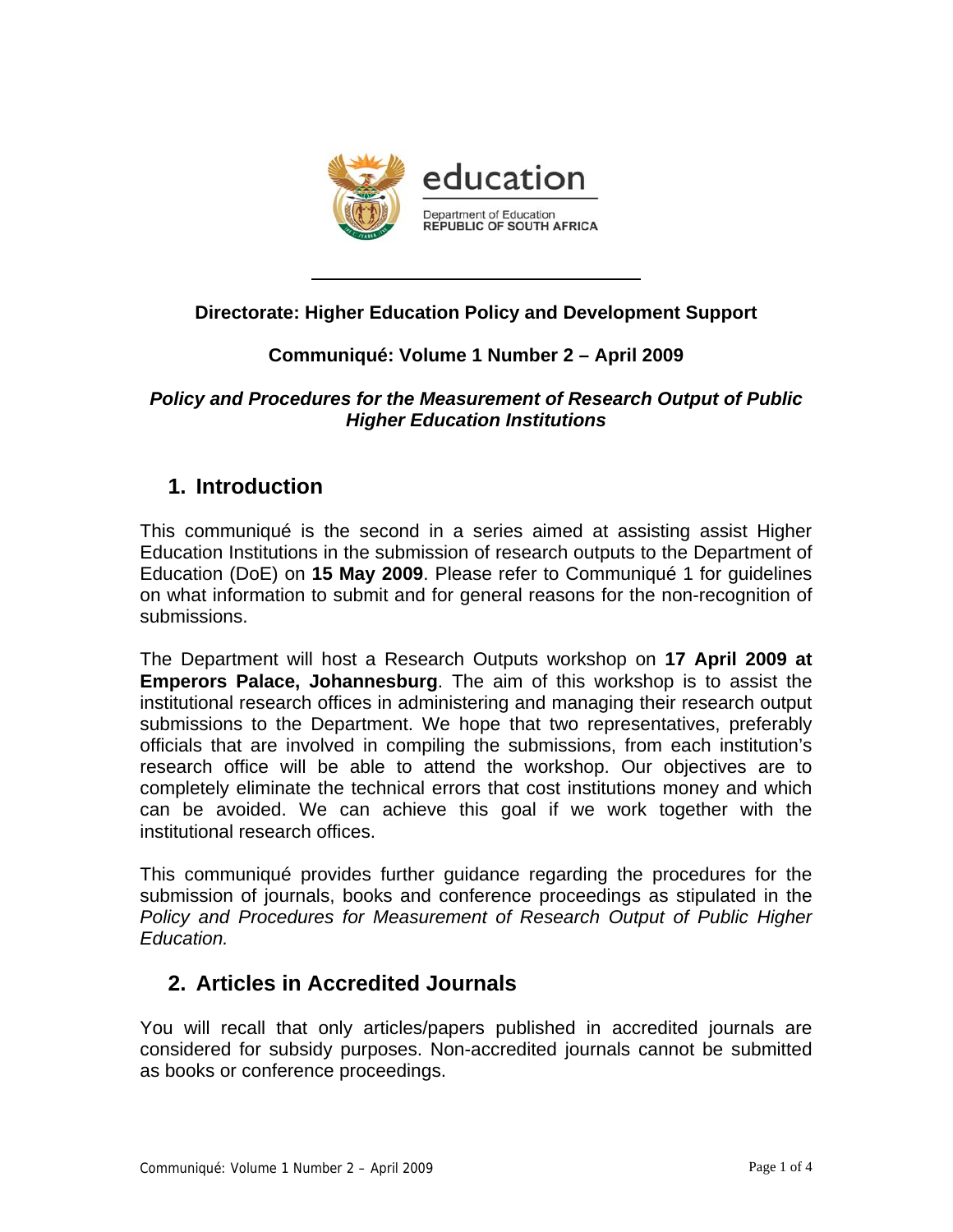### **a) Making use of Journal lists**

There are three journal indices approved by the DoE for subsidy purposes:

- The International Bibliography of Social Sciences (IBSS) List,
- The South African DoE Approved List, and
- The Institute of Scientific Information (ISI) Web of Science Lists (Thomson Reuters).

At the start of each year updated copies of the lists are sent to institutions. For verification purposes please make use of these lists as accessing the online lists is confusing. Alternatively, copies of all journal lists (identical to those sent to institutions) are available on our website (http://www.education.gov.za) under the higher education branch.

Please take note of the following:

- When using **ISI and IBSS lists, refer to the two latest lists**. That is, for the purpose of keeping track of the journals that may have been added or removed during the year, refer to both the lists we proved earlier this year and those you received early 2008. .
- This does **NOT apply to the DoE** list, as it is only updated annually.

#### **b) Guidelines for Auditors**

It has been brought to our attention that there are cases where auditors are unsure of the exact requirements of the policy. Please provide your auditors with a copy of the policy, which is available online, and ensure that your auditors are aware of the following points:

- Auditors must refer to all the **journal lists** as explained above (copies, of which, were sent to the institutions). The lists are titled as follows:
	- o 1 January 2008 ISI
	- o 1 January 2008 IBSS
	- o 1 January 2008 DoE
	- o 31 December 2008 ISI
	- o 31 December 2008 IBSS
- Only full length**, peer reviewed articles in journals qualify for subsidy**. This excludes editorials, book reviews, comments, abstracts for conferences and all short updates or opinion pieces.
- **Author affiliation must be confirmed**. Affiliated authors are defined as academics or research staff, research students, visiting scholars or fellows and retired academics from the claiming institution.
- Auditors must confirm that articles have not been claimed previously, especially when it comes to late submissions.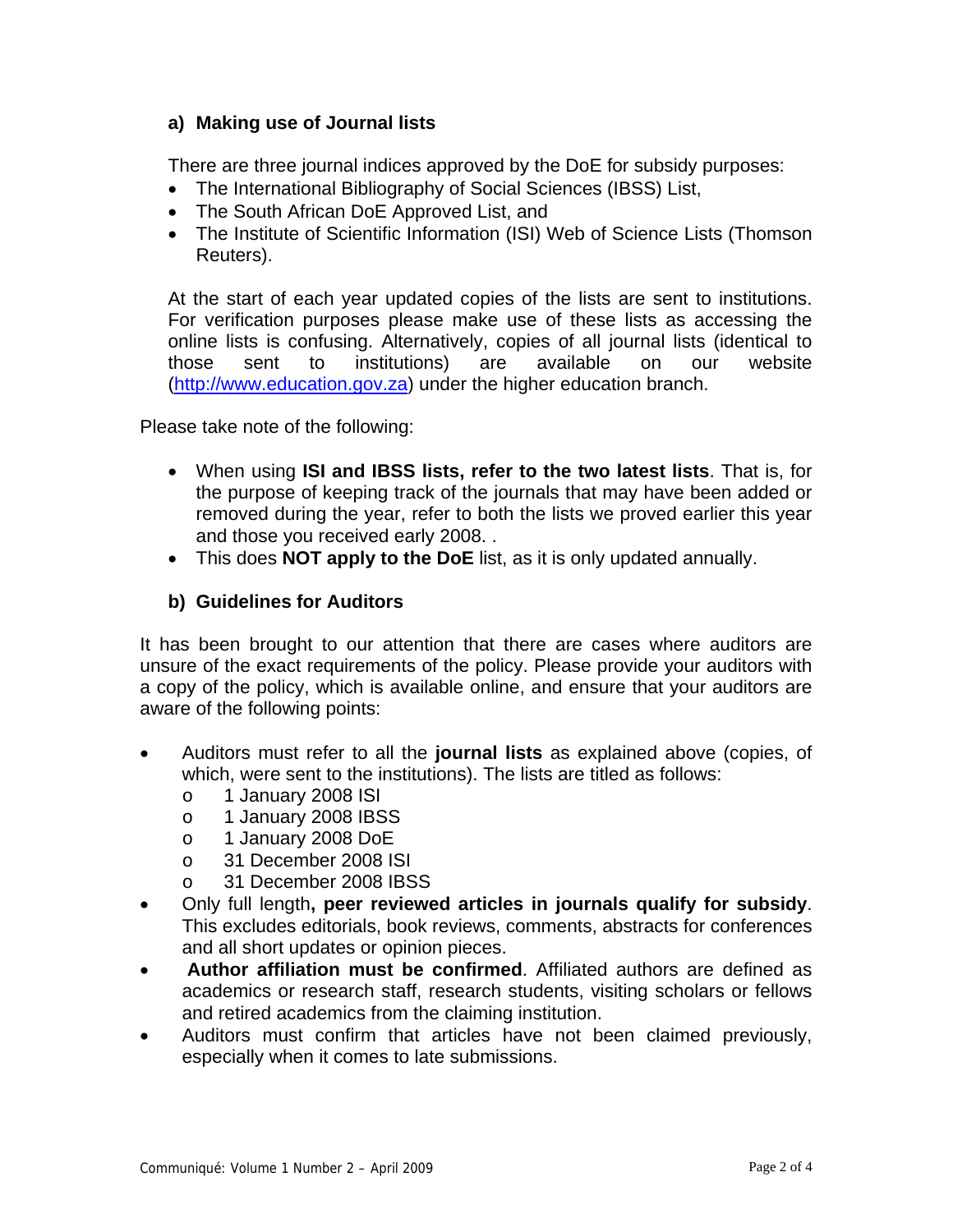The allocation of units is calculated according to the stipulations of the policy (1 unit per article if all authors are affiliated to the claiming institution or a proportion of 1 unit for more authors if they are not all coming from the claiming institution). Fractions should be expressed in decimal form, rounded off to two decimal places, e.g. 0.5 or 0.33.

### **c) Checklist for Institutions**

Institutions must ensure that:

- All journal submissions are <u>audited</u> before being submitted to the DoE;
- All journals articles being claimed for appear on the approved journal lists;
- Only full length articles are claimed;
- Spreadsheets submitted to the DoE are categorised by accredited list, i.e. ISS, IBSS & SA.
- Late submissions are recorded on separate spreadsheets, which must have been verified by the auditors and are only for n-2 and not beyond.

Please refer to the spreadsheet examples and Communiqué 1 distributed in February 2009 for further clarification.

### **d) Inclusion of Journal Titles on Approved Indices**

If editors or editorial board members of journals would like to apply for a journal to be listed on the DoE list of South African journals, please take note of the following:

- When applying for a journal to be added to the DoE list, please refer to sections 4 and 8 of the policy for the criteria of eligibility and a list of required documents.
- The application accompanied by the relevant documents must reach the DoE by **15 June**, together with copies of the journal.

Section 8 of the policy explains the procedure should somebody wish to suggest the removal of a journal from the DoE list.

The DoE is not responsible for adding/ removing journals from the ISI and IBSS lists. For queries in this regard, please contact the administrators of these lists directly.

# **3. Book Publications**

In order to qualify for subsidy, books and book chapters must be:

- o Scholarly in nature;
- o Not previously published;
- o Peer Reviewed; and